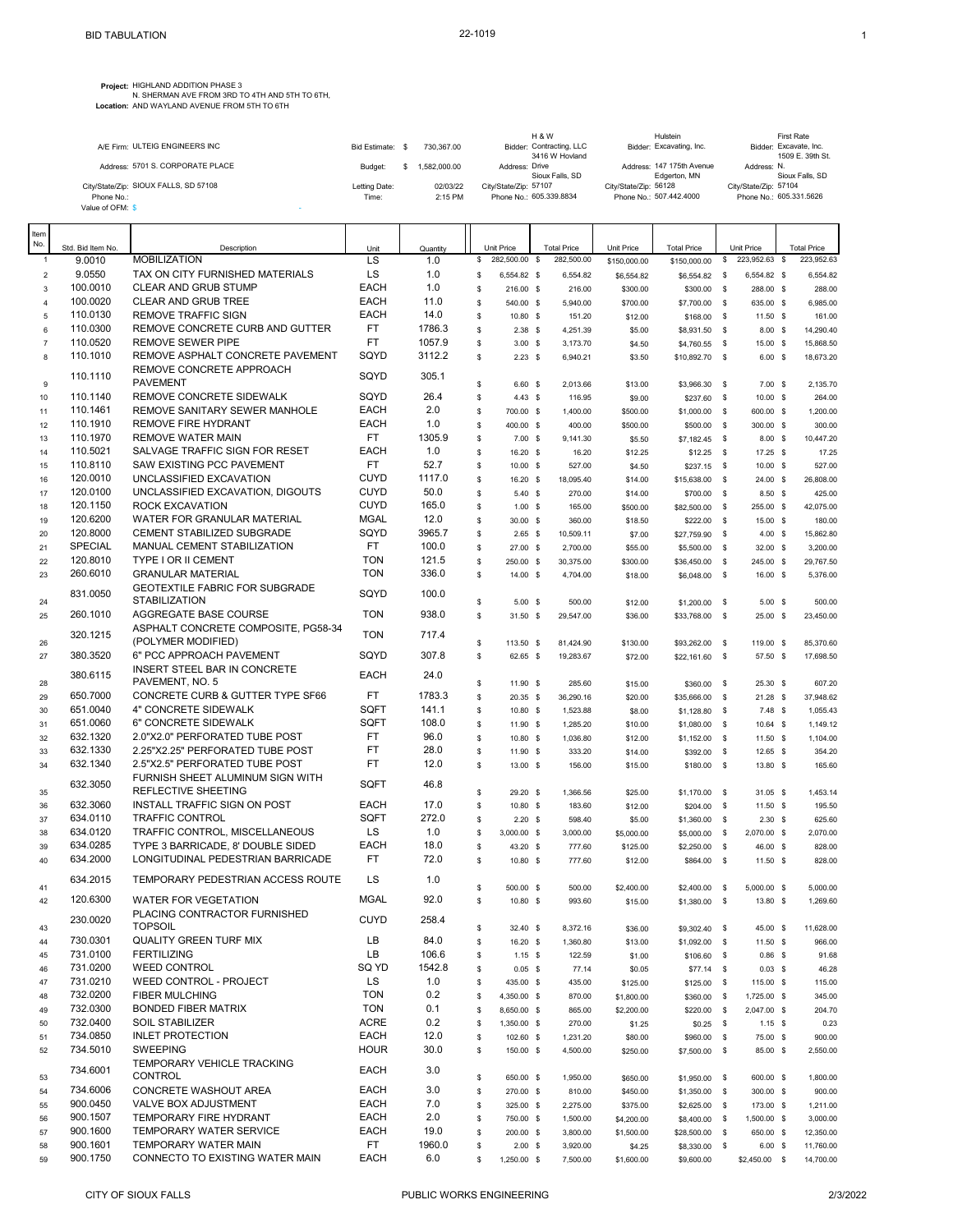**Project:** HIGHLAND ADDITION PHASE 3

N. SHERMAN AVE FROM 3RD TO 4TH AND 5TH TO 6TH,<br>**Location:** AND WAYLAND AVENUE FROM 5TH TO 6TH

| A/E Firm: ULTEIG ENGINEERS INC<br>Bidder: Contracting, LLC<br>Bidder: Excavating, Inc.<br>730.367.00<br>Bid Estimate: \$                                    |  |  | <b>H&amp;W</b> | Hulstein | First Rate                                 |
|-------------------------------------------------------------------------------------------------------------------------------------------------------------|--|--|----------------|----------|--------------------------------------------|
|                                                                                                                                                             |  |  | 3416 W Hovland |          | Bidder: Excavate, Inc.<br>1509 E. 39th St. |
| Address: 5701 S. CORPORATE PLACE<br>Address: 147 175th Avenue<br>.582.000.00<br>Address: Drive<br>Address: N.<br>Budget:<br>Sioux Falls, SD<br>Edgerton, MN |  |  |                |          | Sioux Falls, SD                            |
| City/State/Zip: SIOUX FALLS, SD 57108<br>02/03/22<br>City/State/Zip: 57104<br>Letting Date:<br>City/State/Zip: 56128<br>City/State/Zip: 57107               |  |  |                |          |                                            |
| Phone No.: 605.339.8834<br>Phone No.: 507.442.4000<br>2:15 PM<br>Phone No.:<br>Time:<br>Value of OFM: \$                                                    |  |  |                |          | Phone No.: 605.331.5626                    |

| Item |                   |                                          |             |          |                      |                    |             |                    |               |              |                    |
|------|-------------------|------------------------------------------|-------------|----------|----------------------|--------------------|-------------|--------------------|---------------|--------------|--------------------|
| No.  | Std. Bid Item No. | Description                              | Unit        | Quantity | Unit Price           | <b>Total Price</b> | Unit Price  | <b>Total Price</b> | Unit Price    |              | <b>Total Price</b> |
| 60   | 900.3010          | WATER SERVICE RECONNECT 1" SERVICE       | <b>EACH</b> | 20.0     | \$<br>800.00 \$      | 16,000.00          |             |                    | \$916.00 \$   |              | 18,320.00          |
|      |                   |                                          |             |          |                      |                    | \$400.00    | \$8,000.00         |               |              |                    |
| 61   | 900.3500          | 1" PEXA WATER SERVICE PIPING             | FT          | 367.0    | \$<br>$32.00$ \$     | 11,744.00          | \$32.00     | \$11,744.00        | \$33.00 \$    |              | 12,111.00          |
| 62   | 900.4000          | WATER MAIN INSULATION                    | <b>FT</b>   | 1000.0   | \$<br>$5.00$ \$      | 5,000.00           | \$14.00     | \$14,000.00        | \$6.00 \$     |              | 6,000.00           |
| 63   | 900.8001          | 6" WATER MAIN BEDDING MATERIAL           | <b>FT</b>   | 12.0     | \$<br>$6.00\quad$ \$ | 72.00              | \$10.00     | \$120.00           | $$7.00$ \$    |              | 84.00              |
| 64   | 900.8002          | 8" WATER MAIN BEDDING MATERIAL           | <b>FT</b>   | 303.0    | \$<br>6.50%          | 1,969.50           | \$10.00     | \$3,030.00         | \$8.00        | - \$         | 2,424.00           |
|      | 900.8005          | 16" WATER MAIN BEDDING MATERIAL          | <b>FT</b>   | 570.0    |                      |                    |             |                    |               |              |                    |
| 65   |                   |                                          |             |          | \$<br>$8.00\%$       | 4,560.00 \$        | 12.00       | \$6,840.00         | \$12.00       | - \$         | 6,840.00           |
| 66   | 900.8100          | WATER SERVICE BEDDING MATERIAL           | <b>FT</b>   | 367.0    | \$<br>$3.50$ \$      | 1,284.50 \$        | 6.00        | \$2,202.00         | \$5.00        | - \$         | 1,835.00           |
|      |                   | INSTALL CITY FURNISHISHED 6" C900 DR 18  | <b>FT</b>   |          |                      |                    |             |                    |               |              |                    |
| 67   | <b>SPECIAL</b>    | <b>PVC WATER MAIN</b>                    |             | 12.0     | \$<br>32.00 \$       | 384.00 \$          | 65.00       | \$780.00           | \$45.00       | $\mathbf s$  | 540.00             |
|      |                   | INSTALL CITY FURNISHISHED 8" C900 DR 18  |             |          |                      |                    |             |                    |               |              |                    |
|      | <b>SPECIAL</b>    |                                          | <b>FT</b>   | 303.0    |                      |                    |             |                    |               |              |                    |
| 68   |                   | <b>PVC WATER MAIN</b>                    |             |          | \$<br>35.00 \$       | 10,605.00 \$       | 30.00       | \$9,090.00         | \$51.00       | - \$         | 15,453.00          |
|      | <b>SPECIAL</b>    | INSTALL CITY FURNISHISHED 16" C900 DR    | <b>FT</b>   | 570.0    |                      |                    |             |                    |               |              |                    |
| 69   |                   | <b>18 PVC WATER MAIN</b>                 |             |          | \$<br>$50.00$ \$     | 28,500.00 \$       | 70.00       | \$39,900.00        | \$61.00       | $\mathbf s$  | 34,770.00          |
|      |                   | INSTALL CITY FURNISHED 6" MJ GATE        |             |          |                      |                    |             |                    |               |              |                    |
|      | <b>SPECIAL</b>    |                                          | <b>EACH</b> | 1.0      |                      |                    |             |                    |               |              |                    |
| 70   |                   | VALVE WITH BOX                           |             |          | \$<br>450.00 \$      | 450.00 \$          | 700.00      | \$700.00           | \$450.00      | - \$         | 450.00             |
|      | <b>SPECIAL</b>    | INSTALL CITY FURNISHED 8" MJ GATE        | EACH        | 1.0      |                      |                    |             |                    |               |              |                    |
| 71   |                   | VALVE WITH BOX                           |             |          | \$<br>500.00 \$      | 500.00 \$          | 700.00      | \$700.00           | \$500.00 \$   |              | 500.00             |
|      |                   | INSTALL CITY FURNISHED 16" MJ GATE       |             |          |                      |                    |             |                    |               |              |                    |
|      | <b>SPECIAL</b>    | <b>VALVE WITH BOX</b>                    | <b>EACH</b> | 2.0      |                      |                    |             |                    |               |              |                    |
| 72   |                   |                                          |             |          | \$<br>850.00 \$      | 1,700.00 \$        | 1,500.00    | \$3,000.00         | \$1,500.00 \$ |              | 3,000.00           |
|      | <b>SPECIAL</b>    | INSTALL CITY FURNISHED 8" MJ ELBOW       | <b>EACH</b> | 2.0      |                      |                    |             |                    |               |              |                    |
| 73   |                   | 11.25/22.5/45 DEGREE                     |             |          | \$<br>525.00 \$      | 1,050.00 \$        | 750.00      | \$1,500.00         | \$300.00 \$   |              | 600.00             |
|      |                   | INSTALL CITY FURNISHED 16" MJ ELBOW      |             |          |                      |                    |             |                    |               |              |                    |
|      | <b>SPECIAL</b>    | 11.25/22.5/45 DEGREE                     | <b>EACH</b> | 4.0      |                      |                    |             |                    |               |              |                    |
| 74   |                   |                                          |             |          | \$<br>800.00 \$      | 3,200.00 \$        | 1,600.00    | \$6,400.00         | \$650.00 \$   |              | 2,600.00           |
| 75   | <b>SPECIAL</b>    | INSTALL CITY FURNISHED 8X6" MJ TEE       | <b>EACH</b> | 1.0      | \$<br>450.00 \$      | 450.00 \$          | 750.00      | \$750.00           | \$350.00 \$   |              | 350.00             |
|      |                   |                                          |             |          |                      |                    |             |                    |               |              |                    |
|      | <b>SPECIAL</b>    | INSTALL CITY FURNISHED 16X6" REDUCER     | <b>EACH</b> | 2.0      |                      |                    |             |                    |               |              |                    |
| 76   |                   |                                          |             |          | \$<br>550.00 \$      | 1,100.00 \$        | 800.00      | \$1,600.00         | \$550.00      | - \$         | 1,100.00           |
|      |                   | INSTALL CITY FURNISHED 8" MJ LONG        |             |          |                      |                    |             |                    |               |              |                    |
| 77   | <b>SPECIAL</b>    | <b>SLEEVE</b>                            | <b>EACH</b> | 2.0      | \$<br>350.00 \$      | 700.00 \$          | 750.00      | \$1,500.00         | \$300.00 \$   |              | 600.00             |
|      |                   |                                          |             |          |                      |                    |             |                    |               |              |                    |
|      | <b>SPECIAL</b>    | INSTALL CITY FURNISHED 16" MJ LONG       | <b>EACH</b> | 2.0      |                      |                    |             |                    |               |              |                    |
| 78   |                   | <b>SLEEVE</b>                            |             |          | \$<br>600.00 \$      | 1,200.00 \$        | 1,650.00    | \$3,300.00         | \$550.00      | $^{\circ}$   | 1,100.00           |
| 79   | <b>SPECIAL</b>    | INSTALL CITY FURNISHED 16" HYMAX         | <b>EACH</b> | 2.0      | \$<br>600.00 \$      | 1,200.00 \$        | 800.00      | \$1,600.00         | \$650.00      | - \$         | 1,300.00           |
|      |                   | INSTALL CITY FURNISHED 6" MJ RETAINER    |             |          |                      |                    |             |                    |               |              |                    |
|      | SPECIAL           | <b>GLAND</b>                             | <b>EACH</b> | 6.0      |                      |                    |             |                    |               |              |                    |
| 80   |                   |                                          |             |          | \$<br>$50.00$ \$     | 300.00 \$          | 150.00      | \$900.00           | \$75.00 \$    |              | 450.00             |
|      | <b>SPECIAL</b>    | INSTALL CITY FURNISHED 8" MJ RETAINER    | <b>EACH</b> | 12.0     |                      |                    |             |                    |               |              |                    |
| 81   |                   | <b>GLAND</b>                             |             |          | \$<br>75.00 \$       | 900.00 \$          | 175.00      | \$2,100.00         | \$75.00       | $^{\circ}$   | 900.00             |
|      |                   | INSTALL CITY FURNISHED 16" MJ            |             |          |                      |                    |             |                    |               |              |                    |
|      | <b>SPECIAL</b>    | <b>RETAINER GLAND</b>                    | <b>EACH</b> | 19.0     |                      |                    |             |                    |               |              |                    |
| 82   |                   |                                          |             |          | \$<br>150.00 \$      | 2,850.00 \$        | 400.00      | \$7,600.00         | \$100.00      | $\mathbf s$  | 1,900.00           |
| 83   | <b>SPECIAL</b>    | INSTALL CITY FURNISHED FIRE HYDRANT      | <b>EACH</b> | 1.0      | \$<br>1,100.00 \$    | 1,100.00 \$        | 825.00      | \$825.00           | \$1,150.00    | - \$         | 1,150.00           |
|      |                   | INSTALL CITY FURNISHED 8X1" WATER        |             |          |                      |                    |             |                    |               |              |                    |
| 84   | <b>SPECIAL</b>    | <b>SERVICE TAP</b>                       | <b>EACH</b> | 4.0      | \$<br>350.00 \$      | 1,400.00 \$        | 250.00      | \$1,000.00         | \$1,000.00 \$ |              | 4,000.00           |
|      |                   | INSTALL CITY FURNISHED 16X1" WATER       |             |          |                      |                    |             |                    |               |              |                    |
|      | <b>SPECIAL</b>    |                                          | <b>EACH</b> | 16.0     |                      |                    |             |                    |               |              |                    |
| 85   |                   | <b>SERVICE TAP</b>                       |             |          | \$<br>550.00 \$      | 8,800.00 \$        | 250.00      | \$4,000.00         | \$1,500.00    | - \$         | 24,000.00          |
|      | <b>SPECIAL</b>    | <b>INSTALL CITY FURNSIHED 1" WATER</b>   | <b>EACH</b> | 20.0     |                      |                    |             |                    |               |              |                    |
| 86   |                   | <b>SERVICE CURB STOP</b>                 |             |          | \$<br>300.00 \$      | 6,000.00 \$        | 375.00      | \$7,500.00         | \$250.00 \$   |              | 5,000.00           |
|      |                   | 8" SANITARY SEWER PIPE BEDDING           |             |          |                      |                    |             |                    |               |              |                    |
|      | 950.2000          | <b>MATERIAL</b>                          | <b>FT</b>   | 575.0    |                      |                    |             |                    |               |              |                    |
| 87   |                   |                                          |             |          | \$<br>$8.00\%$       | 4,600.00 \$        | 5.50        | \$3,162.50         | \$8.00        | $\mathbf s$  | 4,600.00           |
| 88   | 950.3100          | 4" SEWER COUPLINGS                       | EACH        | 1.0      | \$<br>125.00 \$      | 125.00 \$          | 300.00      | \$300.00           | \$188.00      | - \$         | 188.00             |
| 89   | 950.3101          | 6" SEWER COUPLINGS                       | <b>EACH</b> | 18.0     | \$<br>150.00 \$      | 2,700.00 \$        | 330.00      | \$5,940.00         | \$214.00      | $\mathbb{S}$ | 3,852.00           |
| 90   | 950.4002          | 48" MANHOLE 8-10' DEEP                   | <b>EACH</b> | 2.0      | \$<br>3,500.00 \$    | 7,000.00 \$        | 5,000.00    | \$10,000.00        | \$4,340.00 \$ |              | 8,680.00           |
|      | 950.4802          | 8" BOOTS FOR MANHOLE                     | <b>EACH</b> | 2.0      |                      |                    |             |                    |               |              |                    |
| 91   |                   |                                          |             |          | \$<br>250.00 \$      | 500.00 \$          | 650.00      | \$1,300.00         | \$230.00 \$   |              | 460.00             |
| 92   | 950.4910          | <b>RECONNECT WATER SERVICE</b>           | <b>EACH</b> | 19.0     | \$<br>800.00 \$      | 15,200.00 \$       | 250.00      | \$4,750.00         | \$1,500.00 \$ |              | 28,500.00          |
| 93   | 950.5000          | <b>ADJUST MANHOLE</b>                    | <b>EACH</b> | 2.0      | \$<br>650.00 \$      | 1,300.00           | \$750.00    | \$1,500.00         | \$978.00 \$   |              | 1,956.00           |
| 94   | 950.5250          | SANITARY SEWER TEMPORARY BYPASS          | LS.         | 1.0      | \$<br>500.00 \$      | 500.00             | \$10,000.00 | \$10,000.00        | \$5,000.00 \$ |              | 5,000.00           |
| 95   | 950.5300          | MANHOLE FRAME AND COVER                  | <b>EACH</b> | 2.0      | \$<br>750.00 \$      | 1,500.00           | \$650.00    | \$1,300.00         | \$859.00 \$   |              | 1,718.00           |
|      |                   |                                          |             |          |                      |                    |             |                    |               |              |                    |
|      | 950.5410          | TEMPORARY MANHOLE CONSTRUCTION           | <b>EACH</b> | 2.0      |                      |                    |             |                    |               |              |                    |
| 96   |                   | FRAME AND COVER                          |             |          | \$<br>125.00 \$      | 250.00             | \$375.00    | \$750.00           | \$400.00 \$   |              | 800.00             |
| 97   | 950.5600          | MANHOLE EXFILTRATION/VACUUM TEST         | <b>EACH</b> | 2.0      | \$<br>150.00 \$      | 300.00             | \$150.00    | \$300.00           | \$250.00 \$   |              | 500.00             |
|      |                   | INSTALL CITY FURNISHED 8" SANITARY       |             |          |                      |                    |             |                    |               |              |                    |
|      | <b>SPECIAL</b>    | SEWER PIPE 8-10' DEEP                    | FT.         | 575.0    | \$                   |                    |             | \$23,000.00        |               |              | 29,900.00          |
| 98   |                   |                                          |             |          | 55.00 \$             | 31,625.00          | \$40.00     |                    | \$52.00 \$    |              |                    |
|      | <b>SPECIAL</b>    | INSTALL CITY FURNISHED 8X4" SEWER        | <b>EACH</b> | 1.0      |                      |                    |             |                    |               |              |                    |
| 99   |                   | WYE/TAP                                  |             |          | \$<br>200.00 \$      | 200.00             | \$250.00    | \$250.00           | \$350.00 \$   |              | 350.00             |
|      |                   | <b>INSTALL CITY FURNSIHED 8X6" SEWER</b> |             |          |                      |                    |             |                    |               |              |                    |
| 100  | <b>SPECIAL</b>    | <b>WYE/TAP</b>                           | <b>EACH</b> | 19.0     | \$<br>225.00 \$      | 4,275.00           | \$250.00    | \$4,750.00         | \$375.00 \$   |              | 7,125.00           |
|      |                   |                                          |             |          |                      |                    |             |                    |               |              |                    |
|      | <b>SPECIAL</b>    | INSTALL CITY FURNSIHED 8" SEWER          | <b>EACH</b> | 4.0      |                      |                    |             |                    |               |              |                    |
| 101  |                   | <b>COUPLINGS</b>                         |             |          | \$<br>200.00 \$      | 800.00 \$          | 750.00      | \$3,000.00         | \$200.00 \$   |              | 800.00             |
|      | <b>SPECIAL</b>    | INSTALL CITY FURNISHED 4" SEWER          | <b>EACH</b> | 1.0      |                      |                    |             |                    |               |              |                    |
| 102  |                   | CAPS/PLUGS                               |             |          | \$<br>100.00 \$      | 100.00 \$          | 375.00      | \$375.00           | \$200.00 \$   |              | 200.00             |
|      |                   |                                          |             |          |                      |                    |             |                    |               |              |                    |